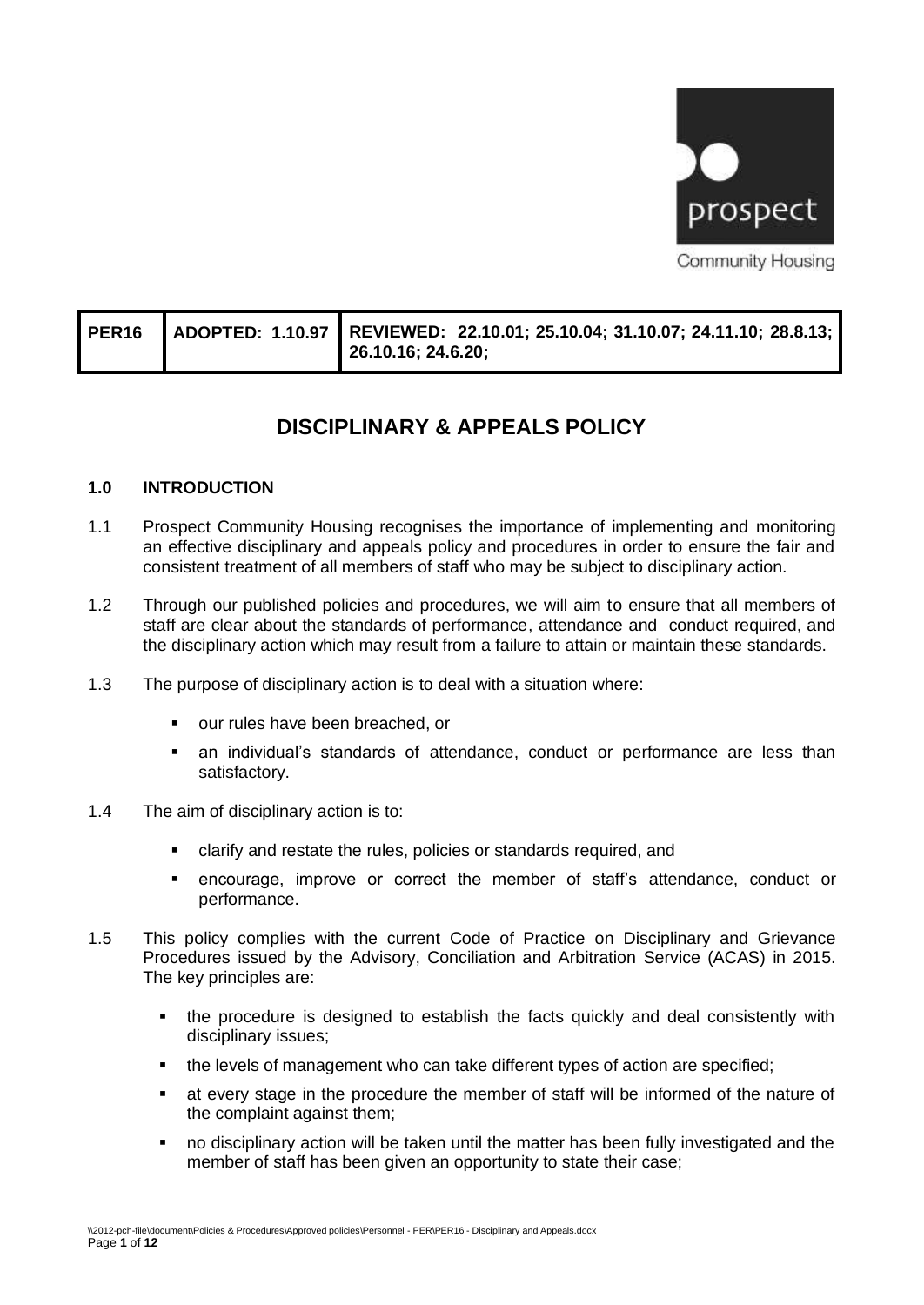- all information and/or documentation relevant to the issue will be made available to the member of staff and, should they agree, to their representative;
- the member of staff has the right to be accompanied, if they wish, at the formal disciplinary hearing by a work colleague or a trade union representative, so long as the presence of the companion will not prejudice the hearing or result in a conflict of interest;
- the disciplinary procedure may be initiated at any of the Levels  $1 3$  (see section 4 below), depending on the seriousness of the alleged misconduct;
- disciplinary warnings given for different reasons will be cumulative for the purposes of following the various stages of the procedure;
- a member of staff will not normally be dismissed for a first offence, except where the offence comes into the category of gross misconduct;
- a member of staff will have the right to appeal against any disciplinary penalty imposed;
- the member of staff will be informed in writing of any disciplinary action taken, the reasons for the action, the change or improvement in behaviour etc. expected (with timescales where appropriate, which will be reasonable according to the circumstances), the consequences of any failure to improve or of further incidents requiring disciplinary action, and the procedure for submitting an appeal;
- written communications will be sent to the member of staff's home address;
- disciplinary warnings issued will be kept on the individual's personnel record after they cease to be valid. This is consistent with the document 'Discipline and Grievances at work: The ACAS guide'. Such warnings are still relevant when deciding probability in future cases and can explain why Prospect would not want to substitute a lesser warning for future disciplinary cases affecting the employee. ACAS also allow for spent warnings to be taken into account when deciding how long a future warning should remain in place for where there is a pattern emerging.
- 1.6 In implementing this policy and procedure we will ensure that we comply with our Equality and Diversity policy, in particular where any special arrangements are required for those with a disability.

# **2.0 PROCEDURES**

## **Informal Procedure**

2.1 We will normally use an informal procedure first. If an employee's performance, conduct or attendance does not meet our required standards then their line manager will address the concern with the employee informally if appropriate.

## **Formal Procedure**

2.2 We will follow our formal procedure when attempts to improve any conduct, performance and/or attendance have not improved through the informal procedure. We will also use the formal procedure straight away for more serious matters.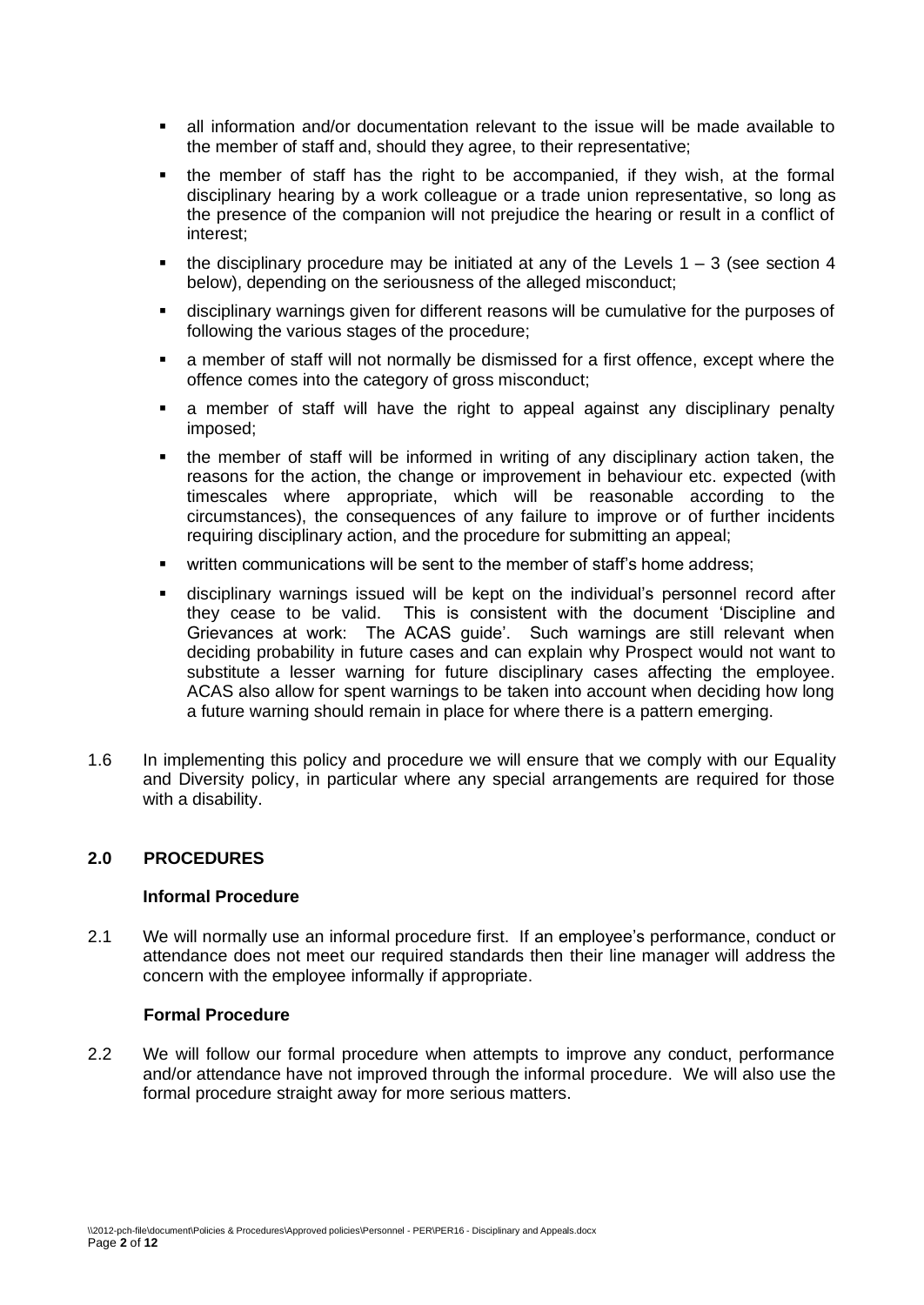# **3.0 INVESTIGATION**

3.1 In cases where an alleged offence of misconduct is received that may result in disciplinary action being taken, an investigation will always be carried out prior to a decision being taken about any further action. The manager who carries out this investigation will not form part of the disciplinary panel.(see Appendix 2 for details of who should carry out the investigation).

## **4.0 DISCIPLINARY ACTION**

4.1 There will be three levels of disciplinary action:

| Level 1 | Improvement Note or First written<br>warning              | for a minor breach of rules, or<br>unsatisfactory attendance. conduct or<br>performance                                                |
|---------|-----------------------------------------------------------|----------------------------------------------------------------------------------------------------------------------------------------|
| Level 2 | Final written warning                                     | for continued breaches of rules where<br>an improvement notice or first written<br>warning is live, or a more serious first<br>offence |
| Level 3 | <b>Dismissal</b><br>(with<br>without<br>or<br>suspension) | for continued breaches of rules where<br>a final written warning is live, or gross<br>misconduct                                       |

Examples of the types of offences which would result in disciplinary action are detailed in Appendix 1.

4.2 Each level of disciplinary action will be active for periods as set out below:

| Improvement Note/first written warning | $\overline{\phantom{0}}$ | normally 6 months, but can be for up to a<br>vear   |
|----------------------------------------|--------------------------|-----------------------------------------------------|
| Final written warning                  | $\overline{\phantom{a}}$ | normally 12 months, but can be for up to 2<br>vears |

- 4.3 We may extend the minimum time limits referred to above, depending on the circumstances of individual cases.
- 4.4 The length of time will begin on the date the warning was issued, whether or not the member of staff submits an appeal which is subsequently unsuccessful. If, during the period of one warning a further warning is issued, the time period for the new warning will supersede the time period for the earlier warning.
- 4.5 The period that a warning remains active will be suspended during period(s) of sickness absence. The remainder of the specified warning time will resume on the member of staff's return to work.
- 4.6 Disciplinary warnings will be issued by the appropriate level of management, as detailed in Appendix 2.

## **5.0 APPEALS**

5.1 We recognise the importance of having an effective policy and procedure to enable a member of staff to appeal against any formal disciplinary action taken against them.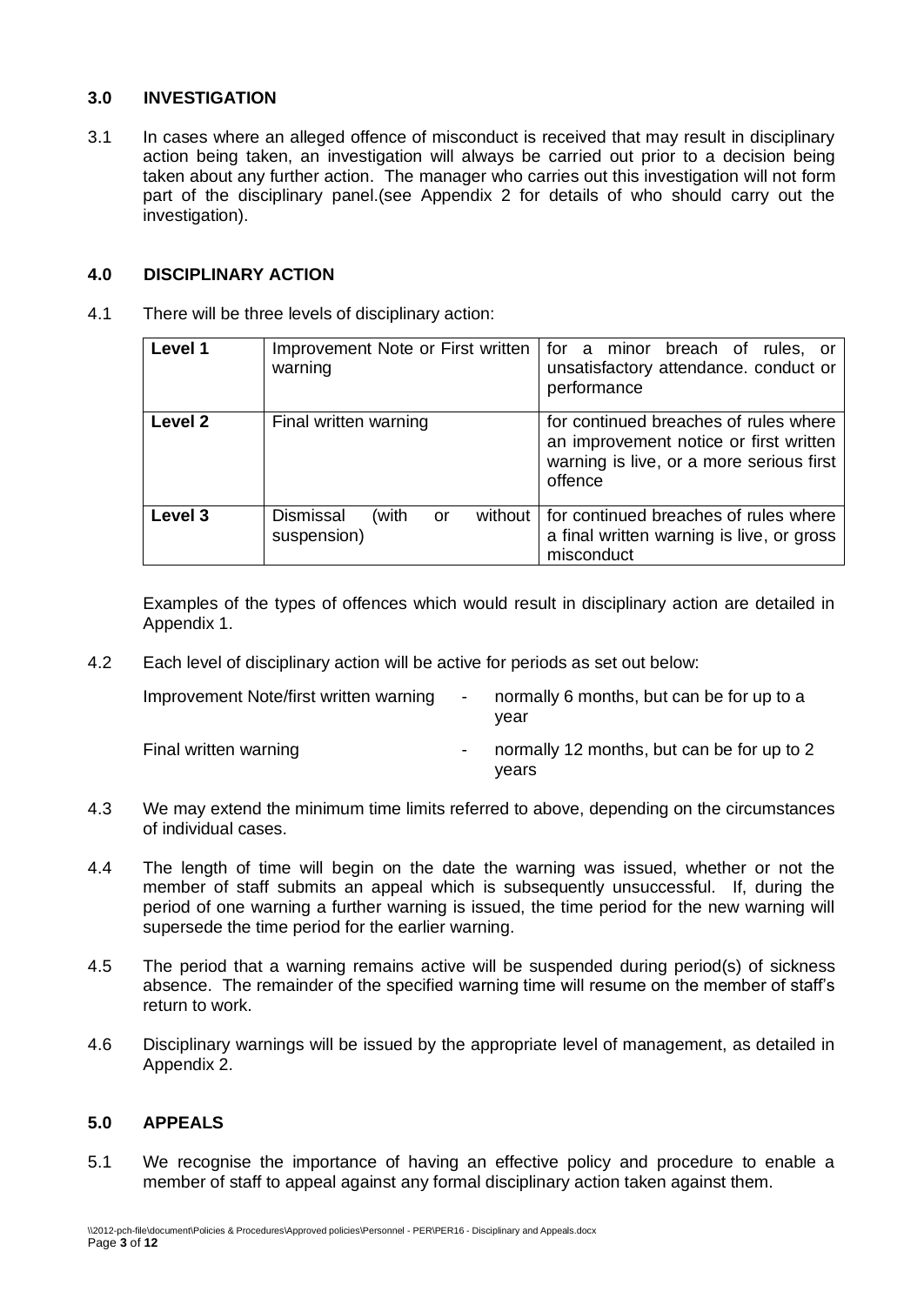- 5.2 Our appeals procedures are based on the principles contained in the ACAS Code of Practice on Disciplinary and Grievance procedures. The key principles are:
	- the time limit within which an appeal should be lodged is specified;
	- an appeal is dealt with speedily;
	- the appeals procedure is separate from the Grievance Procedure;
	- the appeal is heard by the level of management or Committee above that which took the disciplinary action (for this purpose, the Committee Appeal Group is the highest level);
	- the action which may be taken by those hearing the appeal is specified;
	- the member of staff has the right to be accompanied and be represented, if they wish, by a colleague, or, if appropriate, by a staff association/trade union representative, who has been certified in writing by their union as having experience of, or training in, acting as a worker's companion at disciplinary or grievance hearings;
- 5.3 Appeals against disciplinary action will be heard by the appropriate level of management as detailed in appendix 2.

## **6.0 EXTERNAL ADVICE**

6.1 Where required, to ensure this policy is implemented fairly and consistently, the manager or Committee Office Bearer carrying out an investigation or considering disciplinary action may seek professional advice from an appropriate external organisation, such as Employers in Voluntary Housing (EVH). As well as giving advice, EVH can be present at any disciplinary hearing or appeal, in an advisory capacity.

## **7.0 REPORTING, RECORDING, IMPLEMENTATION AND REVIEW**

- 7.1 The Manager taking the disciplinary action will ensure that the reporting and recording requirements, as detailed in the Disciplinary and Appeals Procedures, are followed.
- 7.2 The Director is responsible for ensuring that those with the authority to take disciplinary action apply this policy and the supporting procedures consistently.
- 7.3 The Director is responsible for ensuring that this policy is reviewed at least every three years by the Board.

Review approved by the Management Committee on 24 June 2020

Next review due by June 2023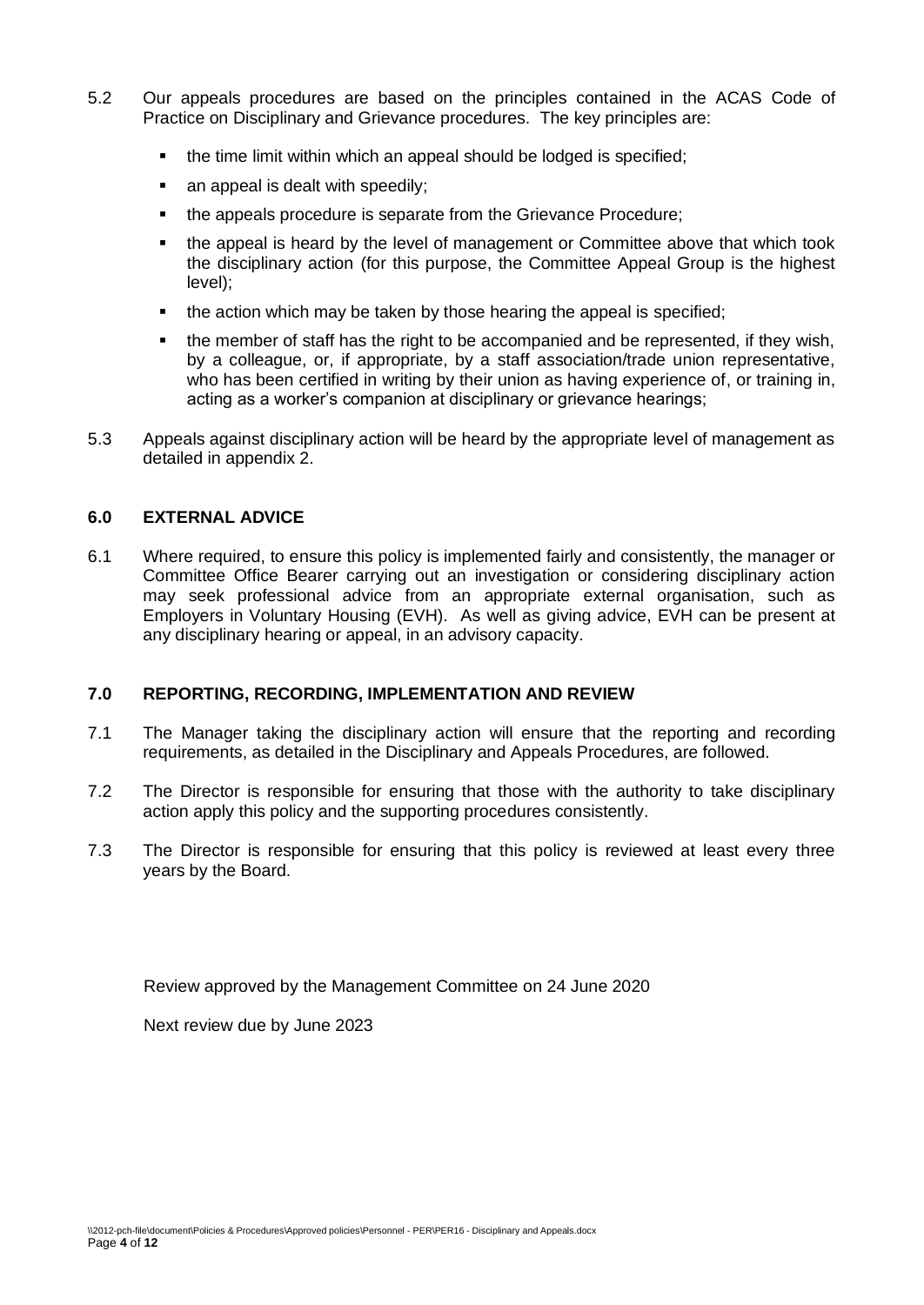# **EXAMPLES OF OFFENCES WHICH MAY RESULT IN DISCIPLINARY ACTION**

The examples of offences and misconduct below are not exhaustive. Members of staff are under a duty to comply with the standards of behaviour and performance required by Prospect, and to behave in a reasonable manner, at all times.

- **1. The following examples are regarded as 'minor' or 'less serious' and may result in an Improvement Note or First Written Warning (an Improvement Note may be used where 'poor performance or behaviour' is the main issue, while a First Written Warning may be used where a breach of rules or procedures has occurred).**
	- Failure to achieve the required standards of work performance;
	- Sub-standard or careless work over a period of time;
	- Poor time-keeping, including failure to follow flexitime procedures;
	- Unacceptable level of short-term absences, or unexplained absenteeism;
	- Failure to obey a reasonable instruction;
	- Failure to adhere to staff security procedures;
	- Unacceptable standard of dress or appearance;
	- Breach of minor safety rules where no injury, or damage to property or equipment has resulted, including failure to use safety clothing or equipment when required to do so ;
	- **EXECT Failure to follow computer security procedures, which does not result in any breach** of confidentiality, or loss or damage to data;
	- Neglect of equipment resulting in minor loss or damage to equipment or property;
	- Negligence regarding the carrying out of prescribed duties or a breach of a policy which adversely affects the efficiency of Prospect;
	- Minor incidents of 'harassment' against a colleague, which do not involve a breach of our Equality & Diversity policy.

Depending on the circumstances, any of the above may be regarded as 'more serious' conduct which may result in a Final Written Warning.

#### **2. The undernoted offences are regarded as 'more serious' and will normally result in a Final Written Warning.**

- Any of the offences listed under (1) above occurring, or re-occurring, during the period that an Improvement Note or First Written Warning is in force;
- Negligence regarding the carrying out of prescribed duties or a breach of a policy which adversely affects Prospect's efficiency and reputation and/or which may breach a code of practice or statutory guidance;
- Breach of safety rules which results in minor injury to self or others, or minor damage to equipment or property (however depending on the circumstances, this may result in dismissal);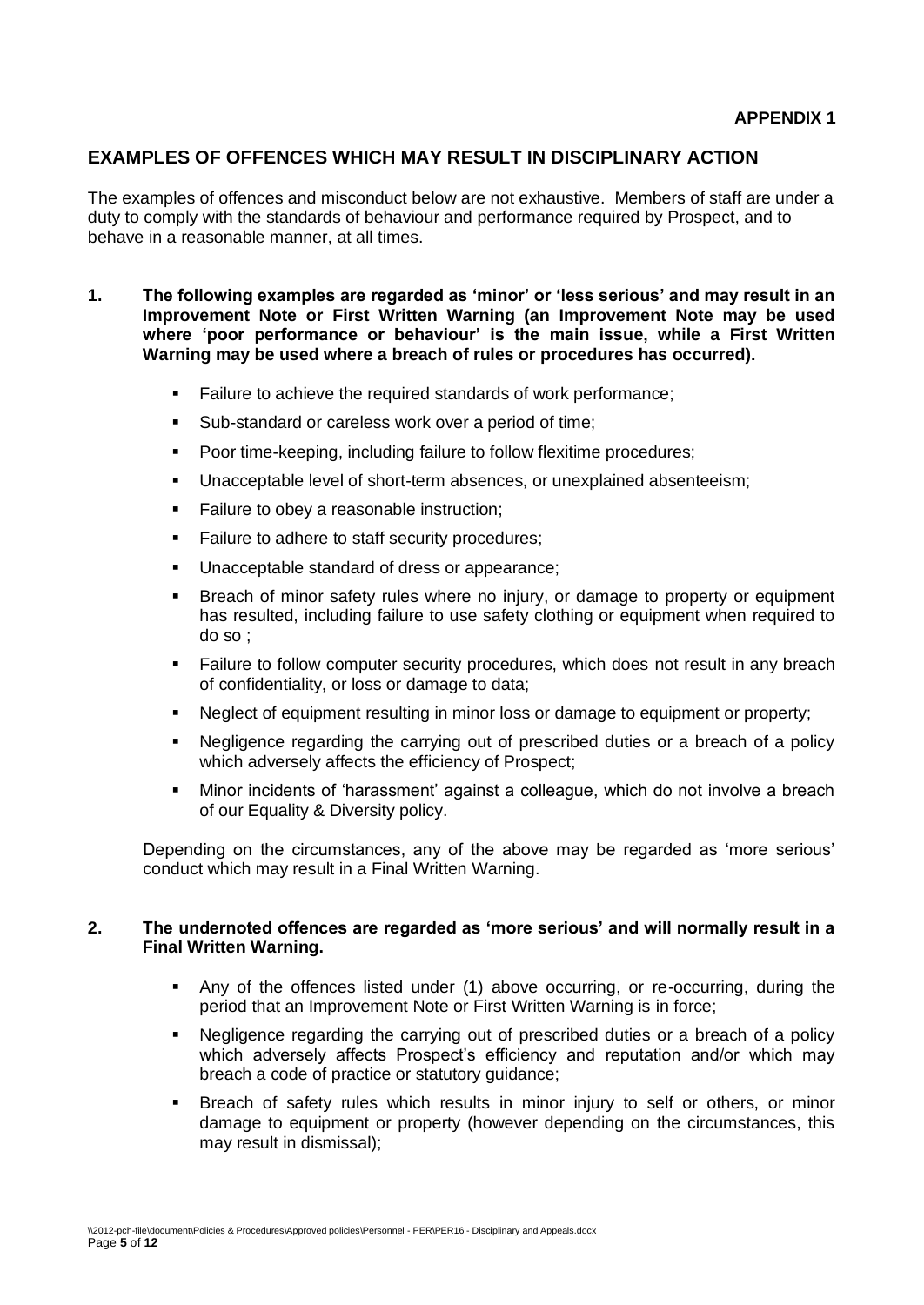- Failure to comply with the Equality & Diversity policy, including specific racial, sexual, age, sexual orientation, religion, belief or disability discrimination, harassment or victimisation;
- Attendance at work under the influence of alcohol or drugs, but not wholly incapable or performing duties to a reasonable standard;
- Action or behaviour while on duty that brings the organisation into disrepute;
- Deliberate or wilful failure to follow computer security procedures including a loss or damage to data, abusive emails, copying of computer software, removal of software or licences, use of unauthorised software and/or unauthorised activities;
- Deliberately initiating a 'mischievous' grievance against a colleague or Committee Member.

Depending on the circumstances, any of the above may be regarded as gross misconduct which may result in dismissal.

#### **3. The undernoted offences are regarded as 'gross misconduct' and will normally result in dismissal, which may follow a period of suspension from duties. In the most serious of cases the action may be dismissal without suspension, notice or payment in lieu of notice.**

- Any of the offences listed under (2) above, occurring, or re-occurring, during the period that a Final Written warning is in force;
- Gross insubordination, i.e. refusal to obey a reasonable instruction accompanied by verbal abuse and/or threatening behaviour;
- Fighting with a colleague at work, or assault, abusive or very threatening behaviour towards a colleague, tenant, applicant or other member of the public, while on duty;
- Theft or unauthorised possession either of Prospect property, or of the personal property of colleagues or other persons attending Prospect's office;
- Fraud or attempted fraud e.g. falsely claiming benefits or expenses, or falsification of documents for personal benefit or the specific benefit of others, in breach of Prospect's rules or policies;
- Any act of deceit or dishonesty relating to the individual's duties, or any other aspect of Prospect's business or affairs;
- Wilful breach or disregard of safety rules which seriously endangers the health and safety of others, i.e. potentially involving the loss of 'life or limb', whether or not actual injury or damage results;
- Attendance at work under the influence of alcohol or drugs to the extent that the staff member is incapable of undertaking their prescribed duties to an acceptable standard;
- Wilful or grossly negligent damage to Prospect's property or equipment, or to the possessions or property of colleagues, tenants, applicants or other members of the public while on duty;
- Breach of confidentiality, i.e. the disclosure of any confidential information or trade secrets of Prospect to any third party, without prior authority or consent;
- Computer system sabotage, introduction of viruses or 'timebombs' hacking' breach of data protection rules, viewing and/or downloading unacceptable material from the internet such as pornographic, racist or violent material;
- An act of indecent or immoral behaviour while on duty;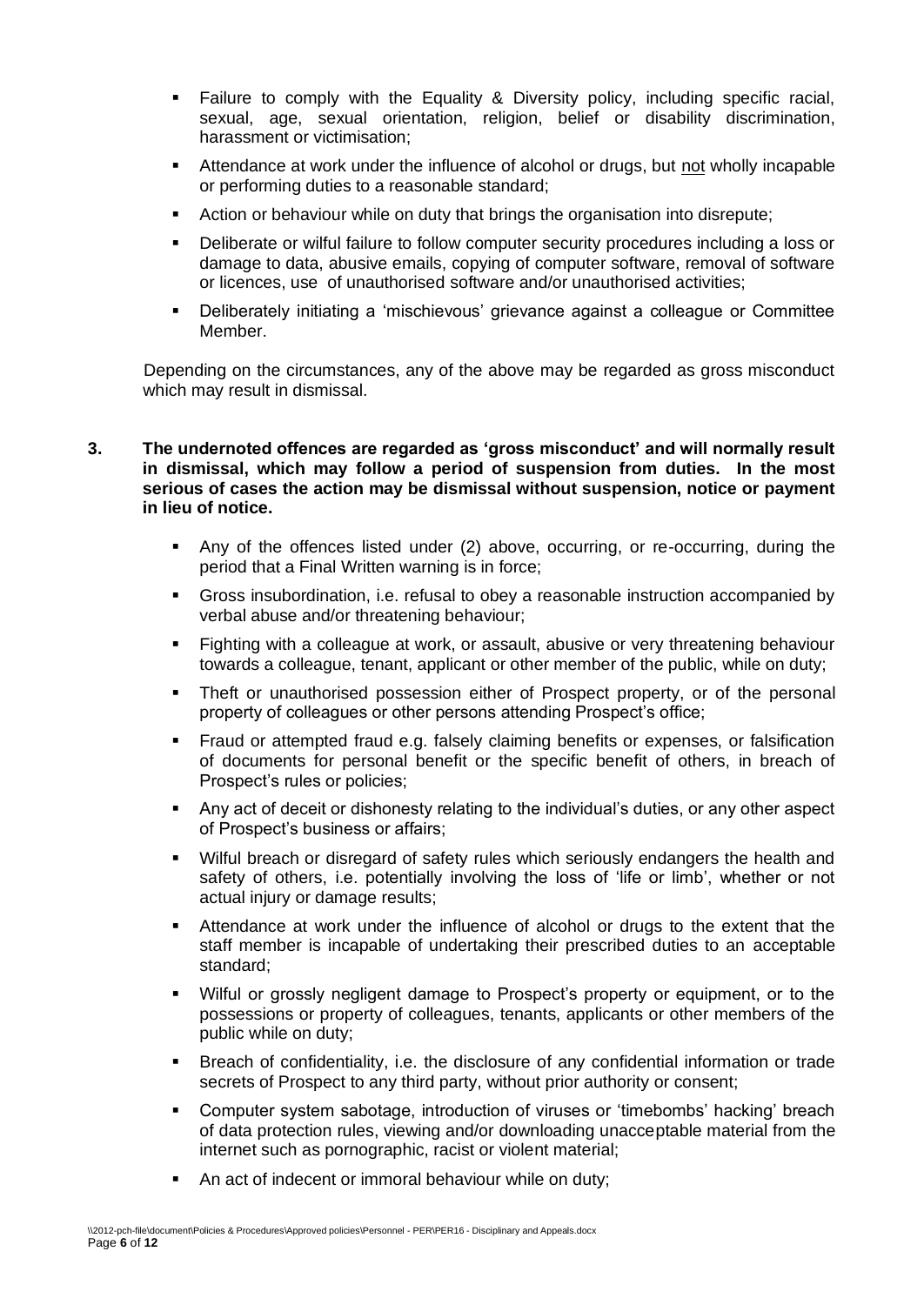- Very serious breach of the Equality & Diversity policy, i.e. very serious discrimination, harassment or victimisation;
- Wilful non-disclosure of an interest in a contractual arrangement between Prospect and any other public agency or private company;
- **EXECT** Behaviour outwith normal working hours and work location which results in, or is likely to result in criminal charges which will affect the member of staff's ability to perform their duties, particularly where there is an element of trust involved or where there is a perceived risk to colleagues, tenants or others.

## **NOTES**

- **1.** The lists above contain examples only and are not to be regarded as exhaustive. The circumstances in each situation will be considered on their own merits, while having regard to the guidance above, and the disciplinary action to be taken will be at the appropriate level for that situation.
- **2.** If a disciplinary warning is in force when the annual incremental review is undertaken, no increment will be awarded to the member(s) of staff subject to the warning(s).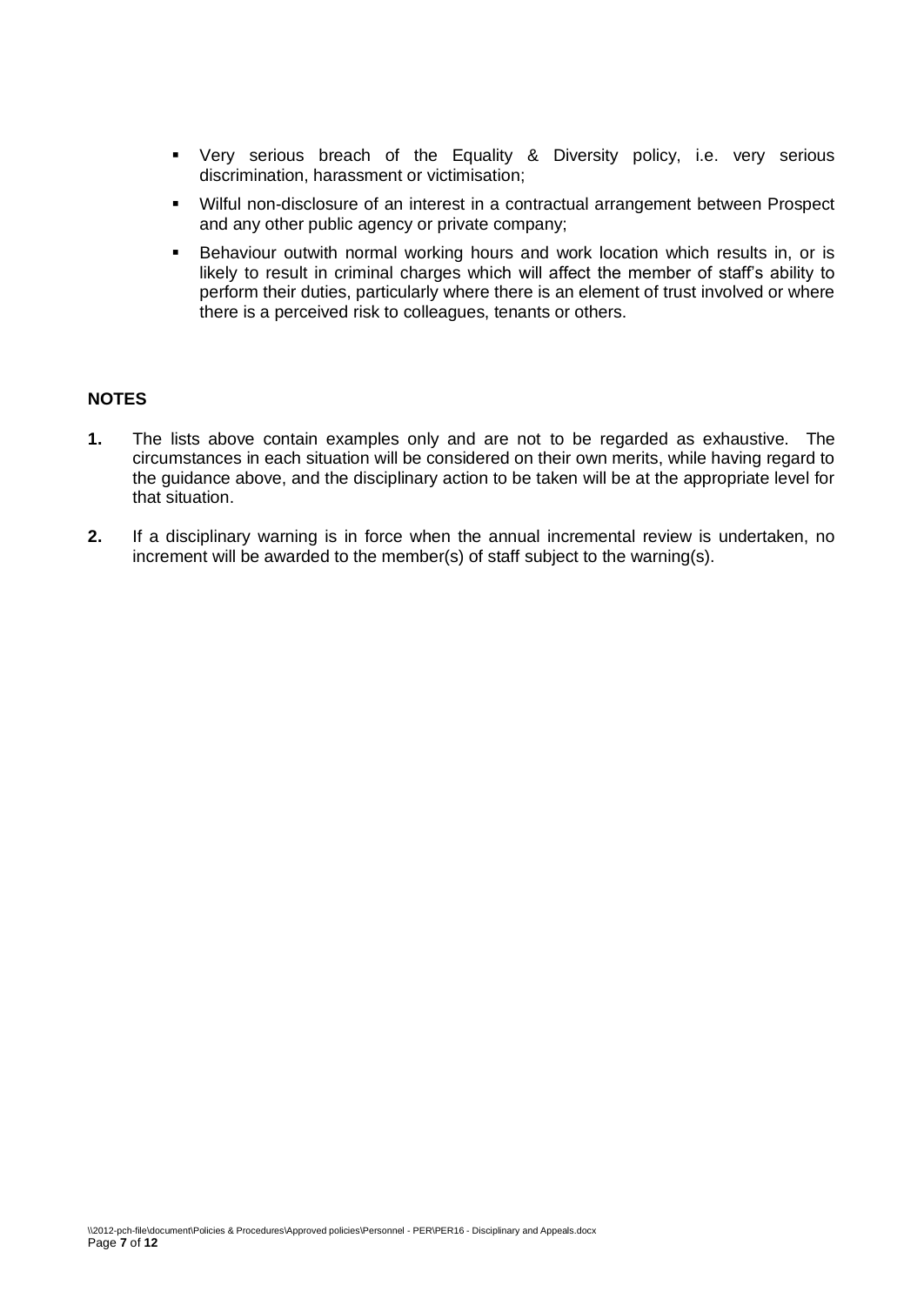# **DISCIPLINARY ACTION RESPONSIBILITIES**

| Staff member subject to<br>potential disciplinary action: | <b>Level of action</b>                      | <b>Disciplinary hearing</b>                 | Appeal                  |
|-----------------------------------------------------------|---------------------------------------------|---------------------------------------------|-------------------------|
| <b>Staff below Department</b><br><b>Manager Grade</b>     | Improvement notice/first written<br>warning | <b>Department Manager</b>                   | <b>Director</b>         |
|                                                           | Final written warning                       | <b>Department Manager</b>                   | Director                |
|                                                           | <b>Dismissal</b>                            | <b>Department Manager</b>                   | <b>Director</b>         |
| <b>Department Managers</b>                                | Improvement notice/first written<br>warning | Director and Committee member               | Committee appeals group |
|                                                           | Final written warning                       | Director and Committee member               | Committee appeals group |
|                                                           | <b>Dismissal</b>                            | Director and Committee member               | Committee appeals group |
| <b>Director</b>                                           | Improvement notice/first written<br>warning | Chairperson and 1 other committee<br>member | Committee appeals group |
|                                                           | Final written warning                       | Chairperson and 1 other committee<br>member | Committee appeals group |
|                                                           | Dismissal                                   | Chairperson and 1 other committee<br>member | Committee appeals group |

#### **Notes:**

Investigations will be carried out by staff members who are first level managers or above. Investigations will always be carried out by someone more senior than the staff member being investigated, and the person carrying out the investigation cannot then hold the disciplinary hearing or appeal. Where an investigation is required into the alleged actions of a Management Team member, this can if necessary be carried out by an external agency, for example EVH. This would then allow the above staff/committee members to hold any disciplinary hearing whilst still separating the investigation role.

The Committee Appeals Group, where required, will comprise of three Committee Members who have not previously been involved in the investigation or disciplinary that the appeal relates to and should include at least one office bearer where possible. The Committee Appeals Group will decide on a chair who will decide on the outcome if there is not a consensus.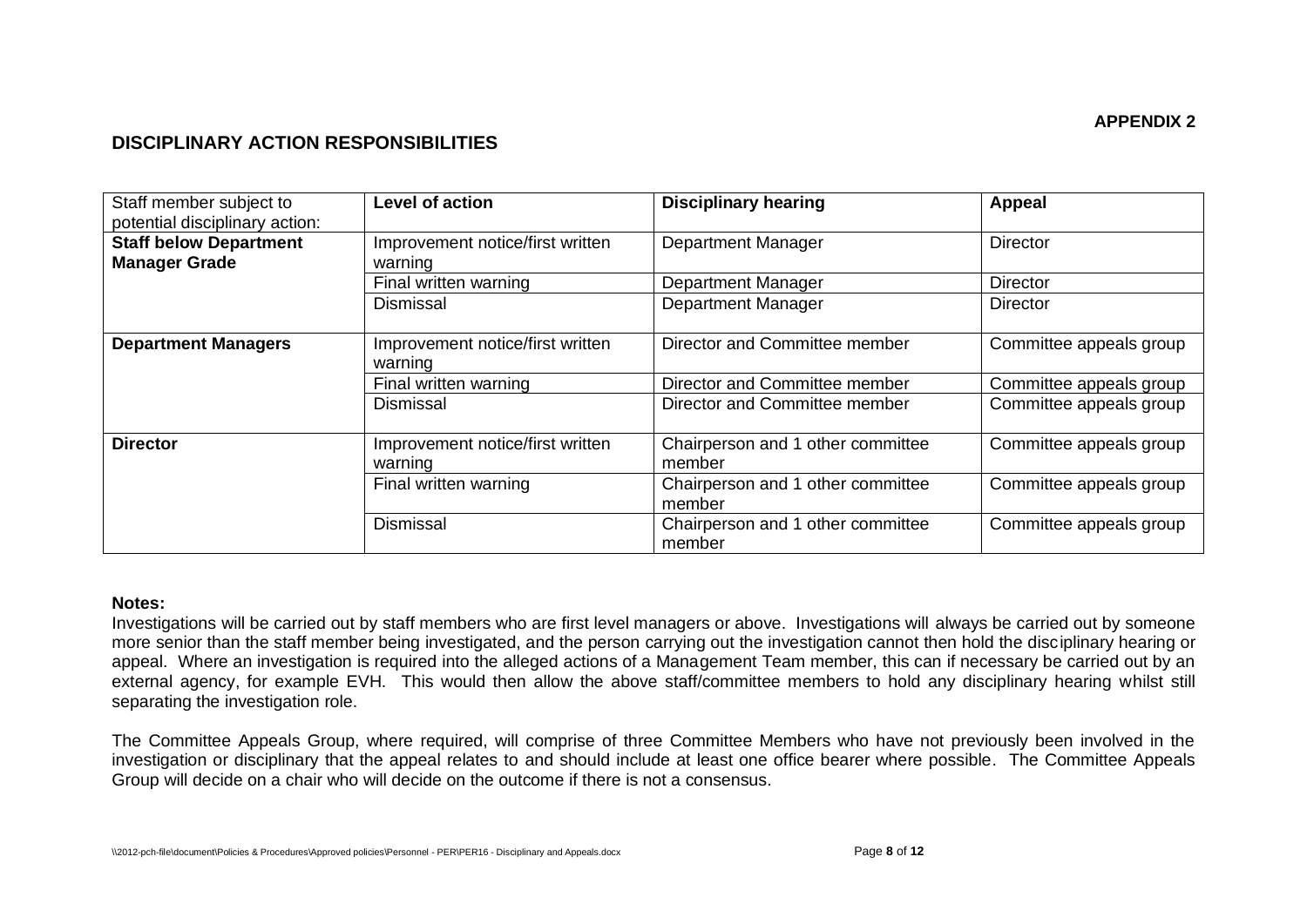

# **PROSPECT EQUALITY IMPACT ASSESSMENT RECORD**

| Title of policy/ practice/ strategy | Disciplinary and Appeals policy |                         |  |
|-------------------------------------|---------------------------------|-------------------------|--|
| <b>Department</b>                   | Corporate                       |                         |  |
| Who is involved in the EQIA?        | Management Team/Julie Thynne    |                         |  |
| Type of policy/ practice/ strategy  | <b>New</b>                      | Existing<br>$\boxtimes$ |  |
| Date completed                      | 10/06/20                        |                         |  |

## **Stage 1: Screening Record**

## *What is the main purpose of the policy?*

The policy provides details of the disciplinary and appeals policy to ensure fair and consistent treatment of all staff.

#### *Who will the policy benefit and how?*

The policy will benefit all members of staff, managers and Committee members by providing clear information on the disciplinary and appeals process.

#### *For each equality group, does or could the policy have a negative impact?*

| <b>Protected characteristic</b>          | <b>Negative</b> | Positive/no impact | Don't know |
|------------------------------------------|-----------------|--------------------|------------|
| Age                                      | $\boxtimes$     |                    |            |
| <b>Disability</b>                        |                 | $\boxtimes$        |            |
| Gender reassignment                      |                 | $\boxtimes$        |            |
| Marriage & civil partnership             |                 | $\boxtimes$        |            |
| Pregnancy & maternity                    |                 | $\boxtimes$        |            |
| Race                                     | ⊠               |                    |            |
| Religion or belief (including no belief) |                 | ⊠                  |            |
| Sex                                      |                 | $\boxtimes$        |            |
| Sexual orientation                       |                 | ⊠                  |            |

If you answered negative or don't know to the above question you should consider doing a full EQIA.

## *Are there any potential barriers to implementing the policy?*

The only potential barriers to implementation would be lack of knowledge by staff members, managers and Committee members. Staff members are provided with a copy of the policy should they be subject to any disciplinary process. Managers and Committee members are provided with training as appropriate to their level of involvement in the process.

|                          | -- |  |
|--------------------------|----|--|
| Is a full EQIA required? |    |  |

#### *If you answered no to the above question explain why a full EQIA is not required:*

| No impact on equalities identified: |  |
|-------------------------------------|--|
| Other:                              |  |
|                                     |  |
|                                     |  |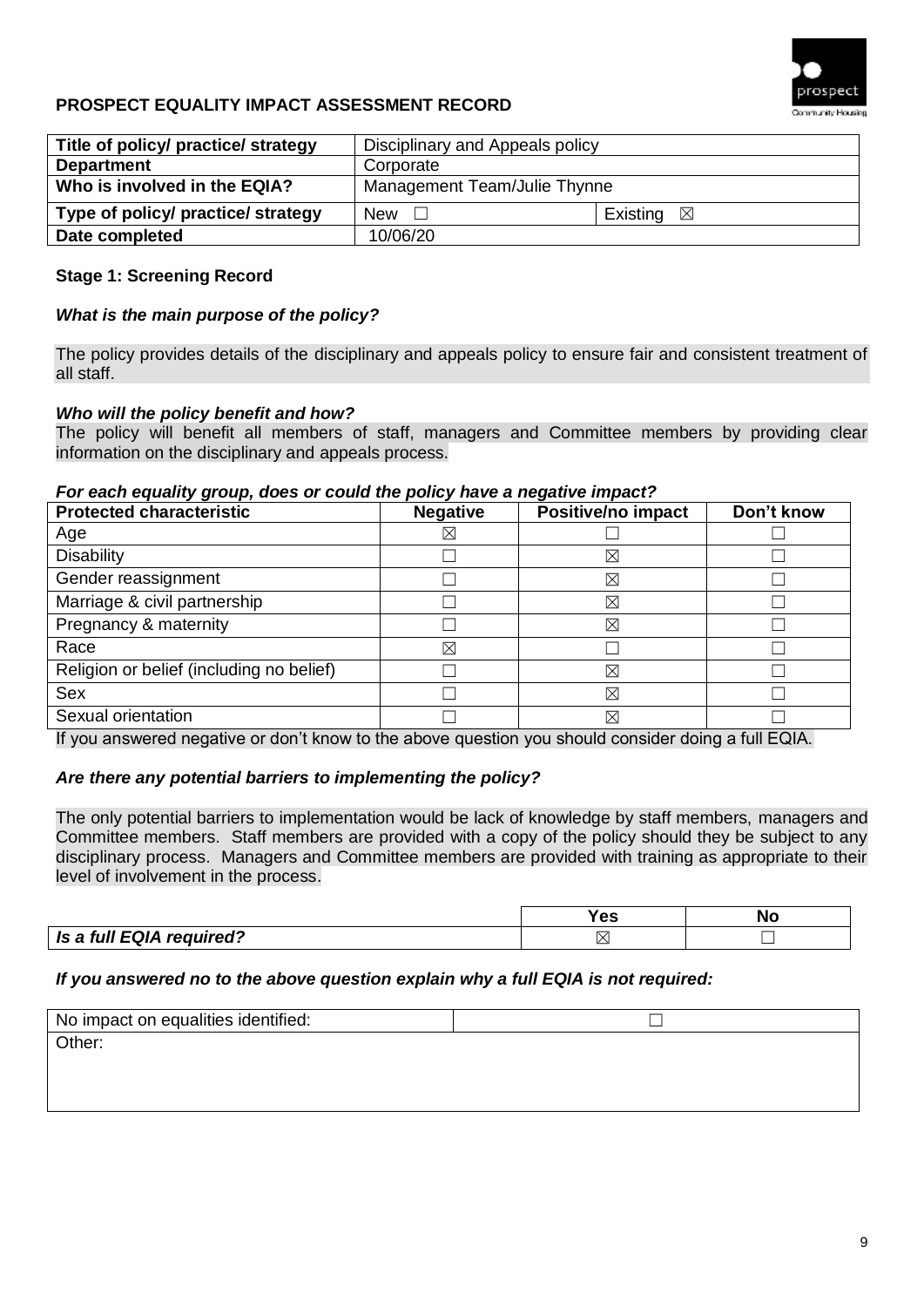# **Stage 2: Data and evidence gathering, involvement and consultation**

Include here the results of your evidence gathering, including qualitative and quantitative data and the source of that information, whether national statistics, surveys or consultations with relevant equality groups.

| <b>Source</b>                | <b>Qualitative evidence</b>    | <b>Quantitative evidence</b> | <b>Which protected</b>              | <b>Gaps identified/action taken</b> |
|------------------------------|--------------------------------|------------------------------|-------------------------------------|-------------------------------------|
|                              | provided                       | provided                     | characteristics are covered?        |                                     |
| Management information       |                                | Annual staff and             | Age, disability, gender,            | Membership data not collected.      |
| data                         |                                | committee equalities         | ethnicity. In some cases other      |                                     |
|                              |                                | data                         | protected characteristics           |                                     |
| Tenant satisfaction survey   |                                | Survey carried out in        | Age, disability, gender,            | Data becoming out of date.          |
|                              |                                | 2019                         | ethnicity. In some cases other      |                                     |
|                              |                                |                              | protected characteristics           |                                     |
| Committee, Equalities        | Equality related issues        |                              | Various                             |                                     |
| <b>Working Group and</b>     | identified and discussed       |                              |                                     |                                     |
| <b>Tenants Forum minutes</b> |                                |                              |                                     |                                     |
| Review of complaints         | Tenant/service user            | Statistical data on types    | All protected characteristics       |                                     |
| received                     | experience                     | of complaint                 |                                     |                                     |
| Observations/conversations   | Staff/committee/tenant/service |                              | All protected characteristics       |                                     |
| (anecdotal)                  | user levels of understanding,  |                              |                                     |                                     |
|                              | inclusive practice             |                              |                                     |                                     |
| Edinburgh Census 2011        |                                | Statistical data             | Age disability, gender, ethnicity,  | Data becoming out of date.          |
|                              |                                |                              | marital status, religion or belief. |                                     |
| <b>SHR Annual Return on</b>  |                                | Statistical data on staff,   | Disability, ethnicity.              |                                     |
| Charter data                 |                                | committee and tenant         |                                     |                                     |
|                              |                                | profile for RSLs             |                                     |                                     |
| Personnel records            |                                | Statistical data on          | All protected characteristics       |                                     |
|                              |                                | disciplinary action taken    |                                     |                                     |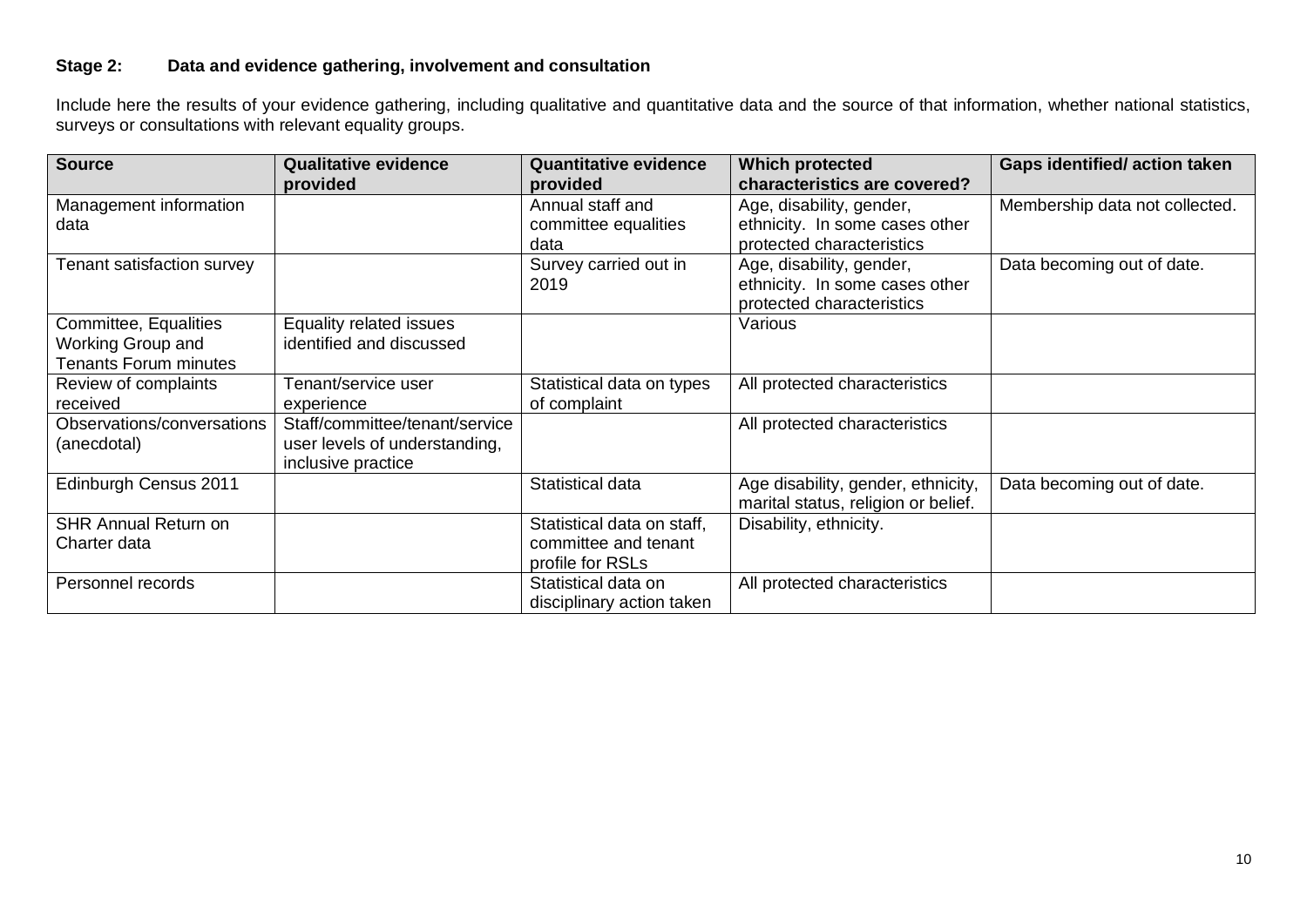*How might the policy impact on people who share protected characteristics?* Include both positive and negative impacts.

| <b>Protected Characteristic</b>             | <b>Description of Impact</b>                                                                                                                                                                                                            |
|---------------------------------------------|-----------------------------------------------------------------------------------------------------------------------------------------------------------------------------------------------------------------------------------------|
| Age                                         | Younger workers with less experience of working life may be more<br>vulnerable to breaching codes of conduct, particularly around<br>internet usage. The standards expected will be included as part of<br>the induction programme.     |
| <b>Disability</b>                           | Reasonable adjustments will be considered for any disabled staff<br>members who may be subject to disciplinary action.                                                                                                                  |
| Gender reassignment                         | No impact identified.                                                                                                                                                                                                                   |
| Marriage & civil partnership                | No impact identified.                                                                                                                                                                                                                   |
| Pregnancy & maternity                       | No impact identified.                                                                                                                                                                                                                   |
| Race                                        | National research indicates Managers are more likely to choose to<br>deal with minor disciplinary matters through more formal processes<br>in the case of Black and or ethnic minority staff due to a fear of<br>discrimination claims. |
| Religion or belief (including no<br>belief) | No impact identified.                                                                                                                                                                                                                   |
| <b>Sex</b>                                  | No impact identified.                                                                                                                                                                                                                   |
| Sexual orientation                          | No impact identified.                                                                                                                                                                                                                   |

## *How does the policy promote equality of opportunity?*

The policy will promote equality of opportunity by providing a clear framework for all disciplinary matters to be handled in a fair and consistent way, regardless of any protected characteristic.

## *How does the policy promote good relations?*

The policy should result in an overall positive impact on all employees by helping to maintain high levels of conduct. The policy states that failing to comply with Prospect's Equality and Diversity policy could be considered a form of serious misconduct or gross misconduct, depending on the circumstances. This demonstrates Prospect's commitment to eliminating discrimination.